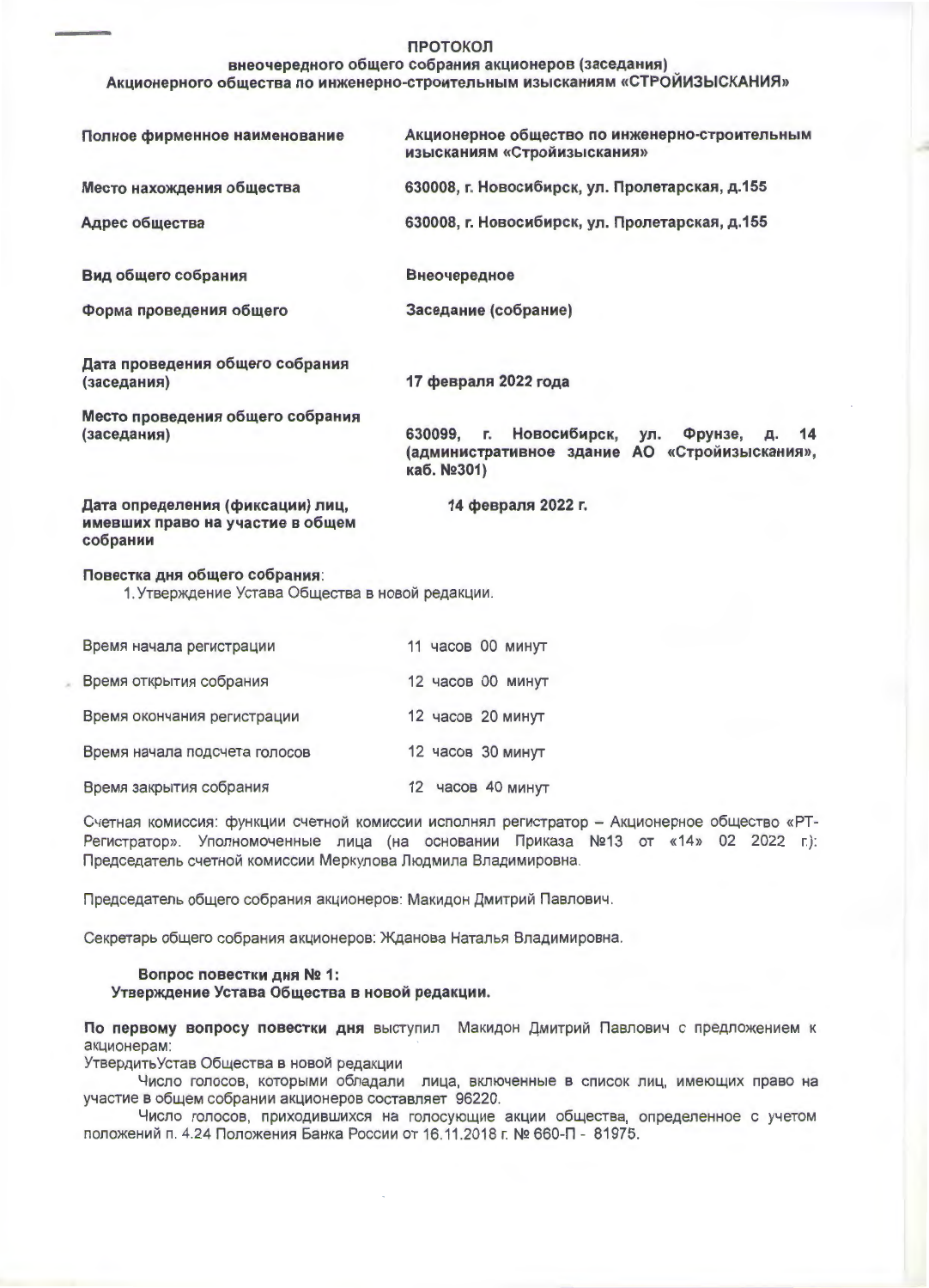Число голосов, которыми обладали лица, принявшие участие в собрании по данному вопросу:

«3A» 72462 голоса «ПРОТИВ» 0 голосов «ВОЗДЕРЖАЛСЯ» 0 ГОЛОСОВ

Число голосов, которые не подсчитывались в связи с признанием бюллетеней недействительными - 0.

Число голосов, которые не подсчитывались по иным основаниям, предусмотренным Положением Банка России от 16.11.2018 г. № 660-П - 0.

## Формулировки решений, принятых общим собранием (заседанием) по каждому вопросу повестки дня:

Вопрос повестки дня № 1: Утвердить Устав Общества в новой редакции

Председательствующий общего собрания акционеров

Секретарь общего собрания акционеров

Новосибирский филиал AO «РТ-Регистратор» осуществляющее ведение реестра владельцев именных ценных бумаг Акционерного общества по инженерно-строительным изысканиям «Стройизыскания»и выполняющее функции счетной комиссии на общем собрании акционеров )заседании), подтверждает принятые общим собранием экционеров решения по вопросам повестки дня и подтверждает состав акционеров, присутствовавших при оринятии решений по вопросам повестки дня.

(подпись), М.П.

HOH<sub>3</sub>  $\eta_{th}$ 

Председатель счетной комиссии

Меркулива Людмила Владимировна/  $(OMO)$ 

Макидон Д.П.

Жданова Н.В.

Дата составления протокола: «18» февраля 2022 года 14 081